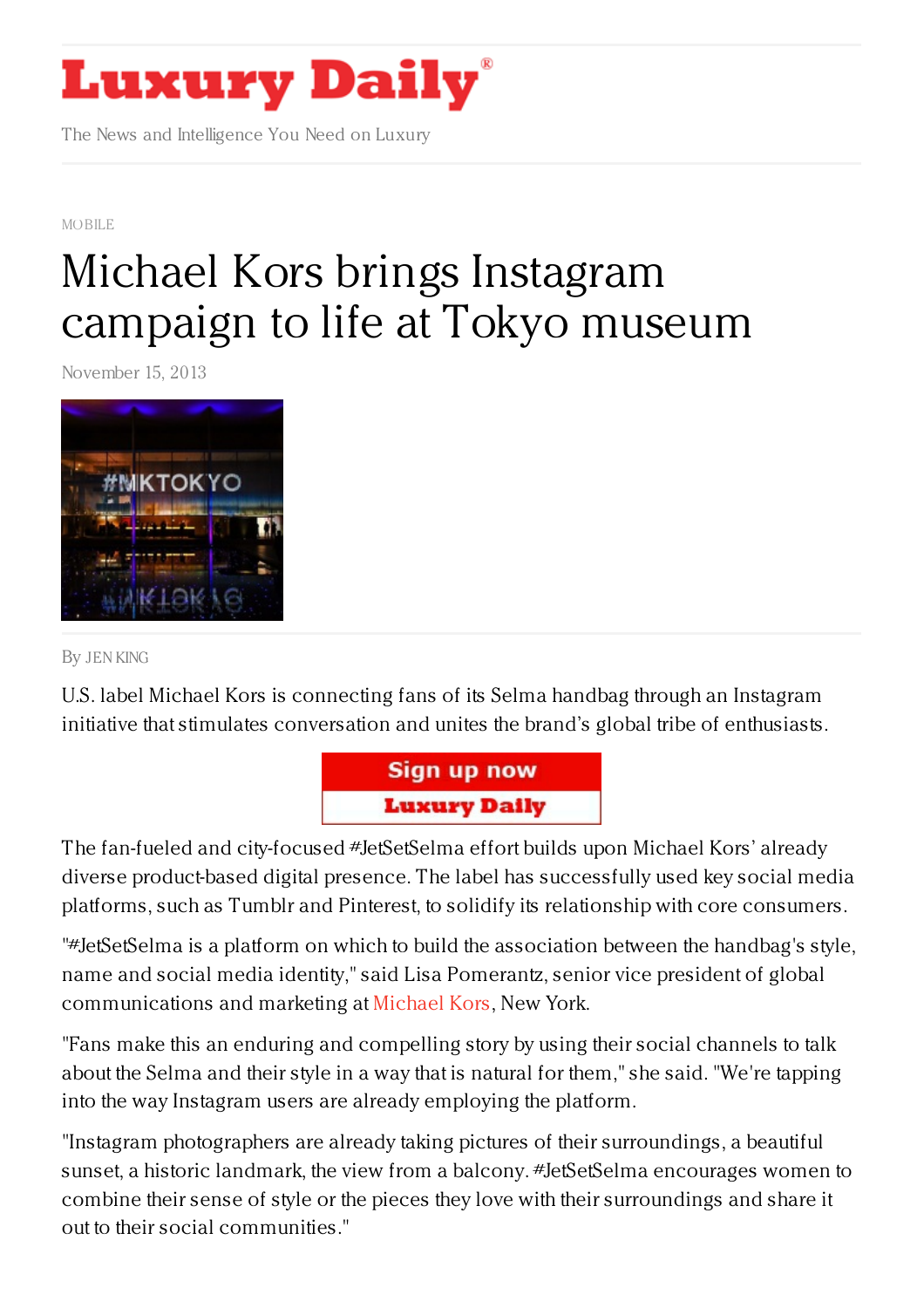**Jetsetters** 

Michael Kors is celebrating the popularity of its Selma handbag, launched in Spring 2013, by asking fans to snap a photograph of their purse "on location," upload it to Instagram and accompany the image with the hashtag #JetSetSelma.



Michael Kors Instagram post

Once uploaded to Instagram, the photograph joins the continually growing gallery on the the Destination Kors Web site. To entice more fans to participate, the brand gave away one Selma handbag per week between Oct. 18 and Nov. 18.

The brand cites label founder Michael Kors' trip to London as the inspiration behind the initiative. Mr. Kors' London Selma photo generated the most "likes" for an Instagram post orchestrated by the brand.

Fan locations include cities such as Barcelona, London, New York and San Francisco.

Some participants chose to take their photos near iconic landmarks or in nature, while others featured their Selma in everyday settings, which shows the versatility of the handbag's design and the diversity of Michael Kors enthusiasts.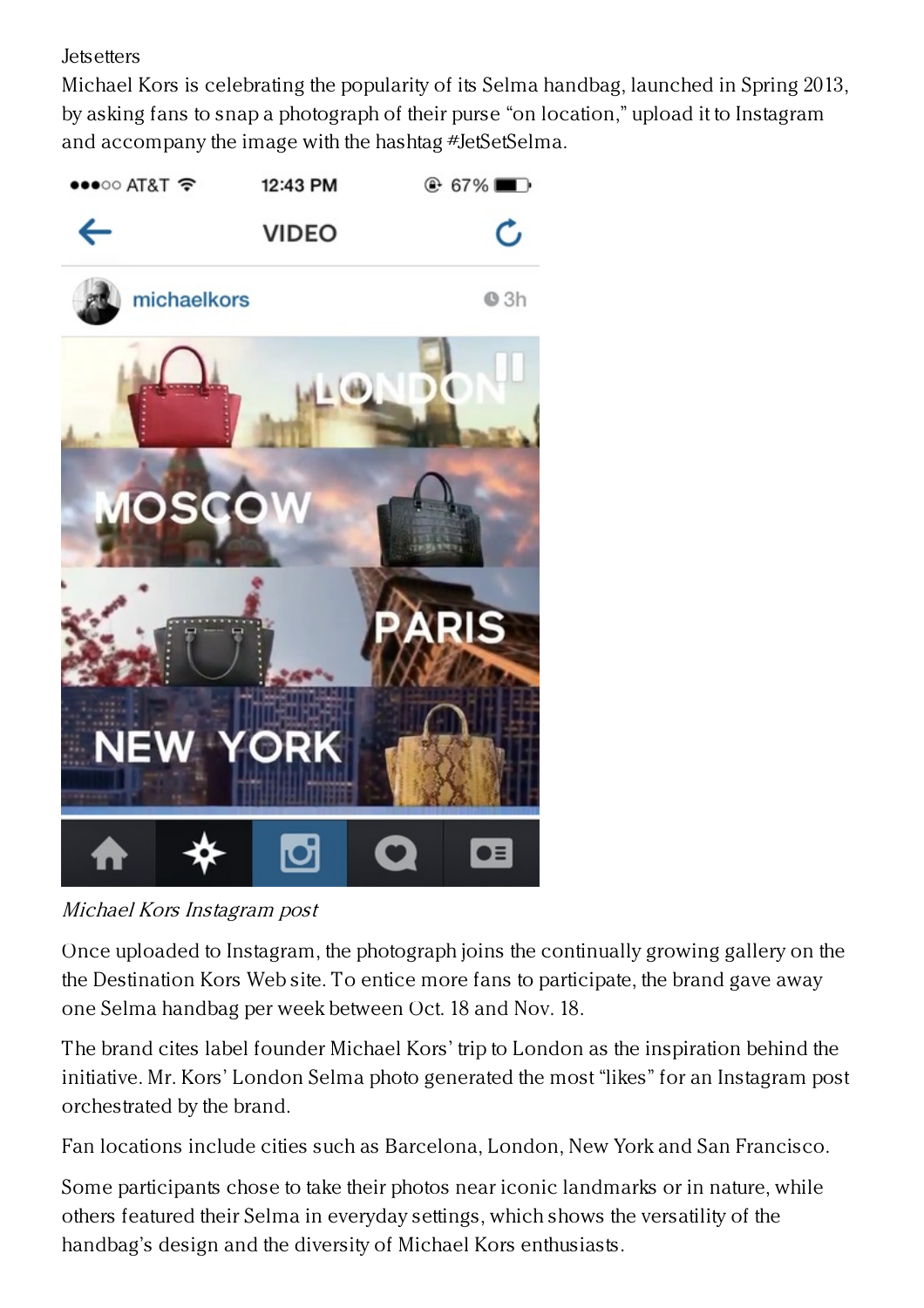Michael Kors continued to take the Selma "on location" during an event at the Tokyo National Museum Nov. 13. The event celebrated model Miranda Kerr's Michael Kors cover of Elle Japan magazine.



Michael Kors Instagram photo of the Selma bag in Tokyo

As guests entered the museum event the #JetSetSelma Instagram initiative was brought to life. A projector displayed a "digital mosaic" of skylines around the world and a Selma handbag.

More than 5,000 images were projected at the event including Michael Kors imagery, fan submissions using the hashtag #MKTokyo and images live-streamed from the event's Phhhoto booth which attendees could share via text and social media.

Additionally, the photos will be printed to create a living exhibit on the walls of the museum.

Bringing the initiative from digital to physical creates an additional layer of engagement and conversation, especially in Japan where Michael Kors has a strong retail presence.

## Tech-savvy angle

Exploring different social media platforms can bring a brand closer to their consumers.

For example, Michael Kors expanded its social media footprint with its #MKTimeless Tumblr channel that connects enthusiasts who have affinity for the brand's watch collection.

The branded hashtag was inspired by a 2010 Twitter trend where enthusiasts used #MKTimeless to discuss their Michael Kors watches. The newly launched Tumblr joins Michael Kors' Twitter, Facebook and Instagram accounts that also use the hashtag to connect with enthusiasts (see [story](https://www.luxurydaily.com/michael-kors-fosters-community-with-watch-focused-tumblr/)).

Similarly, beauty marketer Estée Lauder relaunched its Advanced Night Repair serum campaign through a digital magazine on social magazine application Flipboard that includes editorial content from Hearst's beauty editors.

Estée Lauder teamed with Flipboard to create content to support the relaunch of its